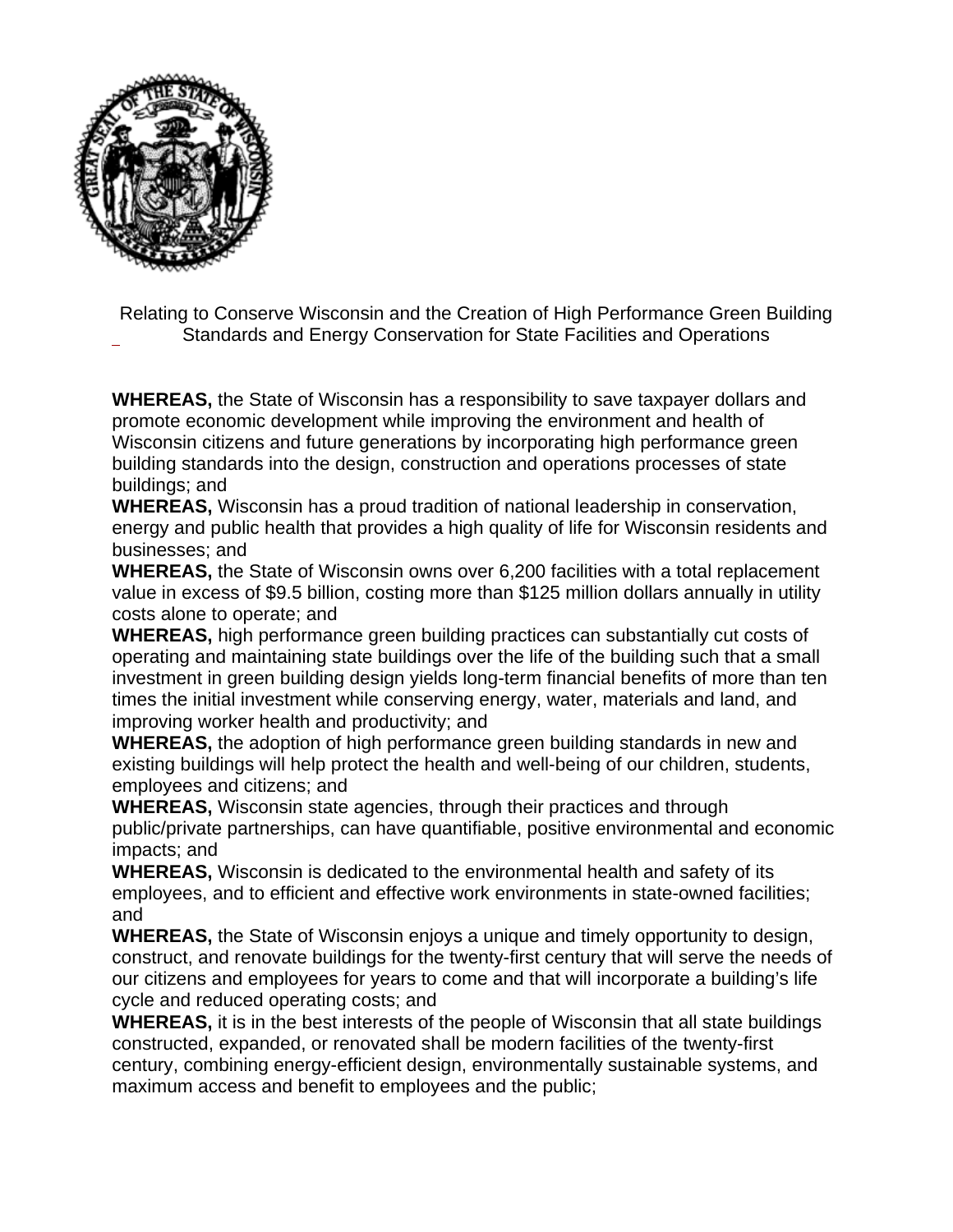**NOW, THEREFORE, I, JIM DOYLE,** Governor of the State of Wisconsin by the authority vested in me by the Constitution and the Laws of this State do hereby:

- 1. Direct the Department of Administration, in consultation with state agencies and the UW System, to set energy efficiency goals for state facilities, office buildings or complexes, and campuses for FY07, FY08, and FY09 by July 30th 2006. The goals should reduce overall actual energy usage per square foot by at least 10% by FY08 from the FY05 state energy report baseline adjusted for weather and 20% by 2010. I further direct the Department of Administration and state agencies to use all existing statutory authority in implementing measures to achieve these energy goals; and
- 2. Direct the Department of Administration, in consultation with state agencies and the UW System, to establish programs for energy analysis of state-owned buildings and identify reduced energy use under section 16.858 of the Wisconsin Statutes. In addition, any state agency responsible for state-owned facilities will examine the feasibility for a performance contract for energy and operational cost savings under section 16.858 of the Wisconsin Statutes. The Department of Administration will provide centralized reporting and coordination of comprehensive capital energy improvements; and
- 3. Direct the Department of Administration to work with the Building Commission and the Energy Center of Wisconsin to ensure that new state facilities are constructed to be 30% more energy efficient than commercial code; and
- 4. Direct the Department of Administration, in consultation with state agencies and UW System, to ensure better oversight and management of energy purchasing through measures such as utility billing audits, consolidation of accounts and utility bills, and proactive elimination of unnecessary utility accounts; and
- 5. Direct the Department of Administration to establish sustainable building operation guidelines (for owned and leased properties), which shall be adopted by the Division of State Facilities within six (6) months following the date of this order, based on the Leadership in Energy and Environmental Design (LEEDtm) Green building Rating System for New Construction and existing Buildings and other comparable sustainable guidelines and rating systems. The State guidelines will recognize the use of wood-based materials and products from the Forest Stewardship Council (FSC), American Tree Farm System (ATFS), and Sustainable Forest Initiative (SFI) certification programs. For certification, LEEDtm and other comparable sustainable guidelines and rating systems may be pursued and the Department of Administration will support projects that request certification as part of the initial project request. In addition, the State will give credit for the use of wood based products and materials from FSC, ATFS and SFI certification programs when LEEDtm certification is pursued. These guidelines will apply to the operations and construction of all new buildings, additions and retrofit projects, including planning, siting, budgeting, design, construction and deconstruction. In addition, these guidelines will address sustainable operation and maintenance, including green cleaning, green purchasing waste reduction and recycling, pollution prevention, energy and water efficiency, and light pollution in existing buildings. The guidelines should include identifying performance data that will be measured to assess the effectiveness of